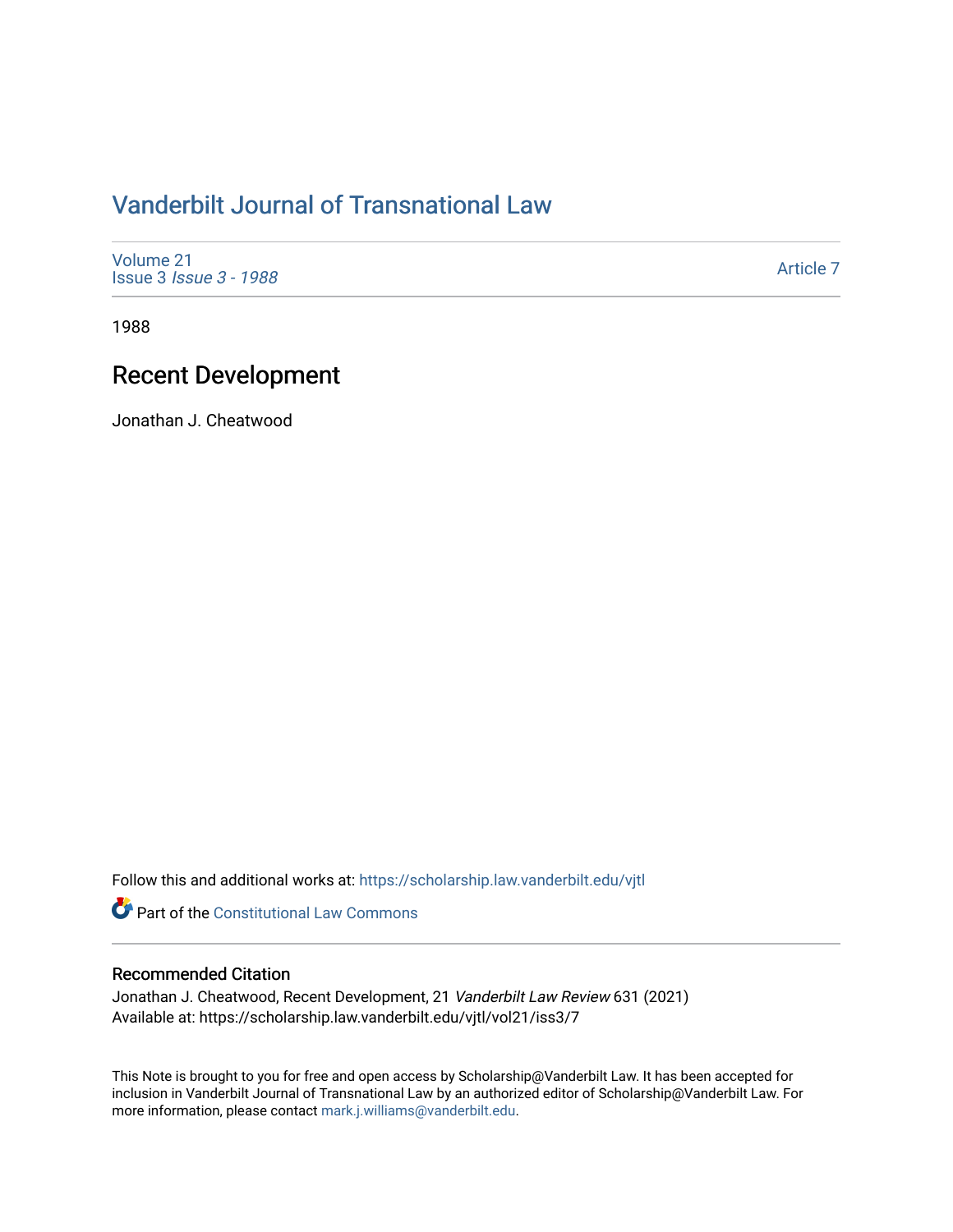## **RECENT DEVELOPMENT**

**Constitutional Law-"Good Faith" Exception to the Exclusionary Rule for Warrantless Foreign Searches Made by United States Agents Who Reasonably Rely on Assertions by Foreign Police that the Search is Valid.** *United States v. Peterson,* **812 F.2d 486 (9th Cir. 1987).**

### I. **FACTS AND HOLDING**

The defendants, convicted of possessing marijuana in United States custom waters with the intent to distribute, appealed the denial of their pretrial motion to suppress the admission into evidence of marijuana alleged to have been illegally seized. The government contended that the search that uncovered the marijuana was not illegal because United States agents conducted it relying on assurances they had received from Philippine officials that it was proper.<sup>1</sup>

Federal agents of the Drug Enforcement Agency (DEA) learned that the defendants planned to transport a shipload of marijuana from Thailand to the West Coast of the United States via the *Pacific Star,* a ship that was presently en route to the Philippines.<sup>2</sup> The DEA alerted the

<sup>1.</sup> United States v. Peterson, 812 F.2d 486 (9th Cir. 1987).

<sup>2.</sup> *Id.* at 488. Through a confidential informant, DEA agents in Thailand uncovered a plan to smuggle drugs from Thailand into the United States. The Thai police wiretapped the telephones in the Bangkok apartment of defendant Falk and in a government post office in Thailand where defendant Peterson was known to make telephone calls because both men were implicated by the informant. The DEA translated the intercepted messages and learned that a ship, the *Allyson,* was to be used to transport marijuana into the United States. The DEA seized the *Allyson* off the coast of Alaska and confiscated twelve tons of marijuana. Judge Kennedy, now Associate Justice of the United States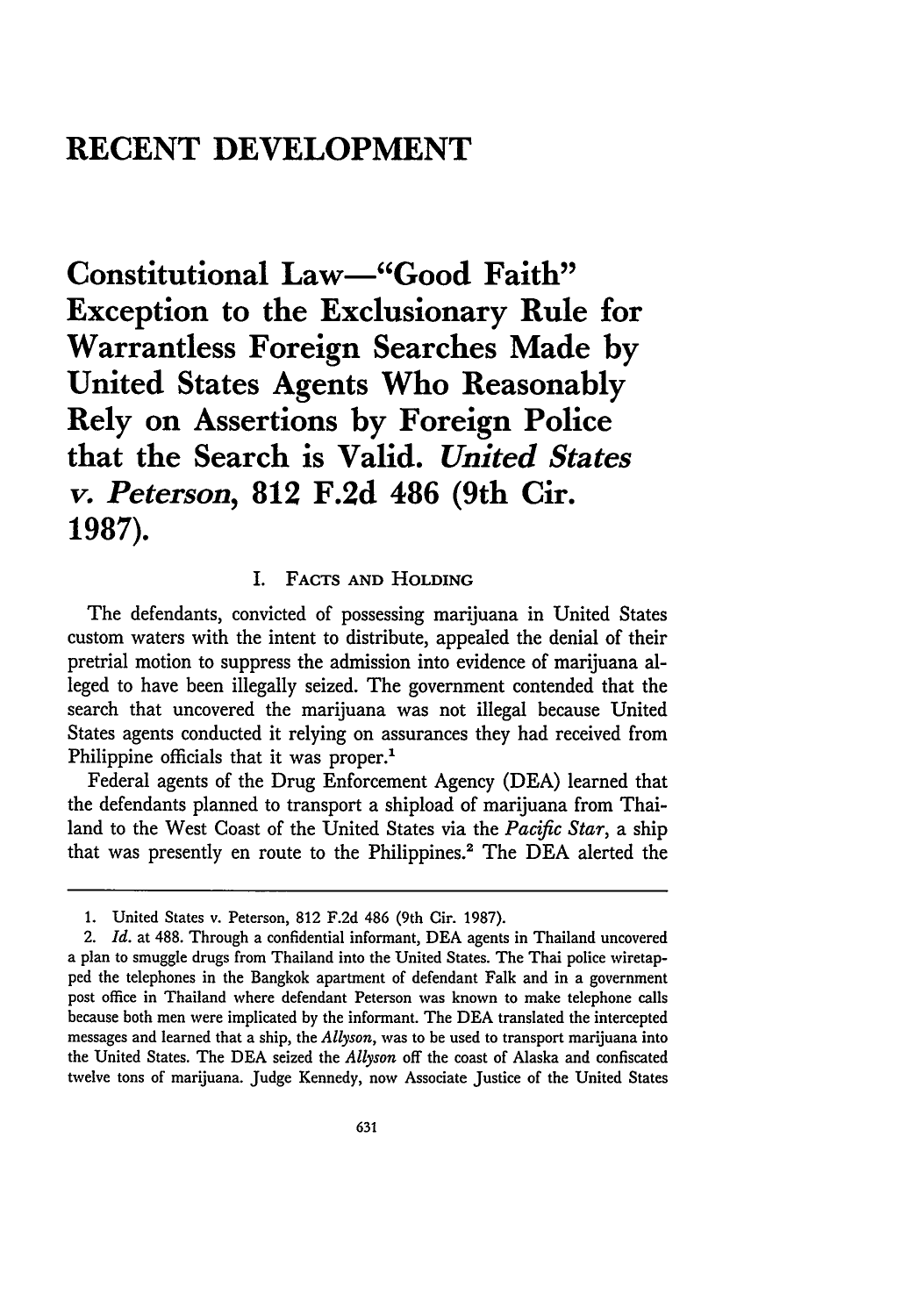Philippine Narcotics Command (NARCOM) which wiretapped the telephone in the Manila apartment of defendant Falk.<sup>3</sup> DEA agents in the Philippines asked for and received "assurances from high ranking law enforcement authorities in the Philippines that all necessary authorization [for the wiretap] was being obtained."' Neither NARCOM nor the DEA obtained a warrant or any other form of judicial authorization for the wiretap.<sup>5</sup> At trial, the DEA agents labelled their efforts a "joint investigation" of the Philippine and United States authorities.<sup>6</sup> DEA agents translated the intercepted phone calls on a daily basis and assessed their relevance. One caller from the United States made reference to "100 south of Cabo."'7 The DEA notified the United States Coast Guard which intercepted the *Pacific Star* as it sailed to a position 100 miles south of Cabo, San Lucas. Upon boarding, the Coast Guard confiscated the marijuana.8

The Federal District Court for the Southern District of California held that because the United States agents in the Philippines did not so substantially participate in the Philippine wiretap as to make the operation a "joint venture" between the United States and the Philippine Governments, any illegality of the wiretap did not require exclusion of the marijuana seized as a result of information obtained in the wiretap.<sup>9</sup> On appeal, the United States Court of Appeals for the Ninth Circuit, *affirmed. Held:* Although United States agents did enter into a "joint venture" with Philippine officials in the foreign wiretap, and the warrantless wiretap was illegal under Philippine law, the marijuana seized was nonetheless admissible at trial because the United States agents reasonably and in good faith relied on the erroneous assurances of high ranking Philippine law enforcement officials that the wiretap was legal under Philippine law.<sup>10</sup>

- 4. *Id.* at 492.
- 5. *Id.* at 491.
- 6. *Id.* at 490.
- 7. *Id.* at 489.

**8.** *Id.* The defendants challenged the legality of the Coast Guard's boarding of the *Pacific Star.* The court held that the boarding was based on probable cause and that since the ship was within United States custom waters as extended **by** agreement with the government of Panama, the Coast Guard had jurisdiction to act. *Id.* at 492-94.

**9.** *Id.* at 490.

**10.** *See id.* at 490-95.

Supreme Court, held that the Thailand investigation was so remote from the Philippine investigation as not to "taint" the evidence seized from the *Pacific Star. Id.* at 488-90.

<sup>3.</sup> *Id.* at 488-89.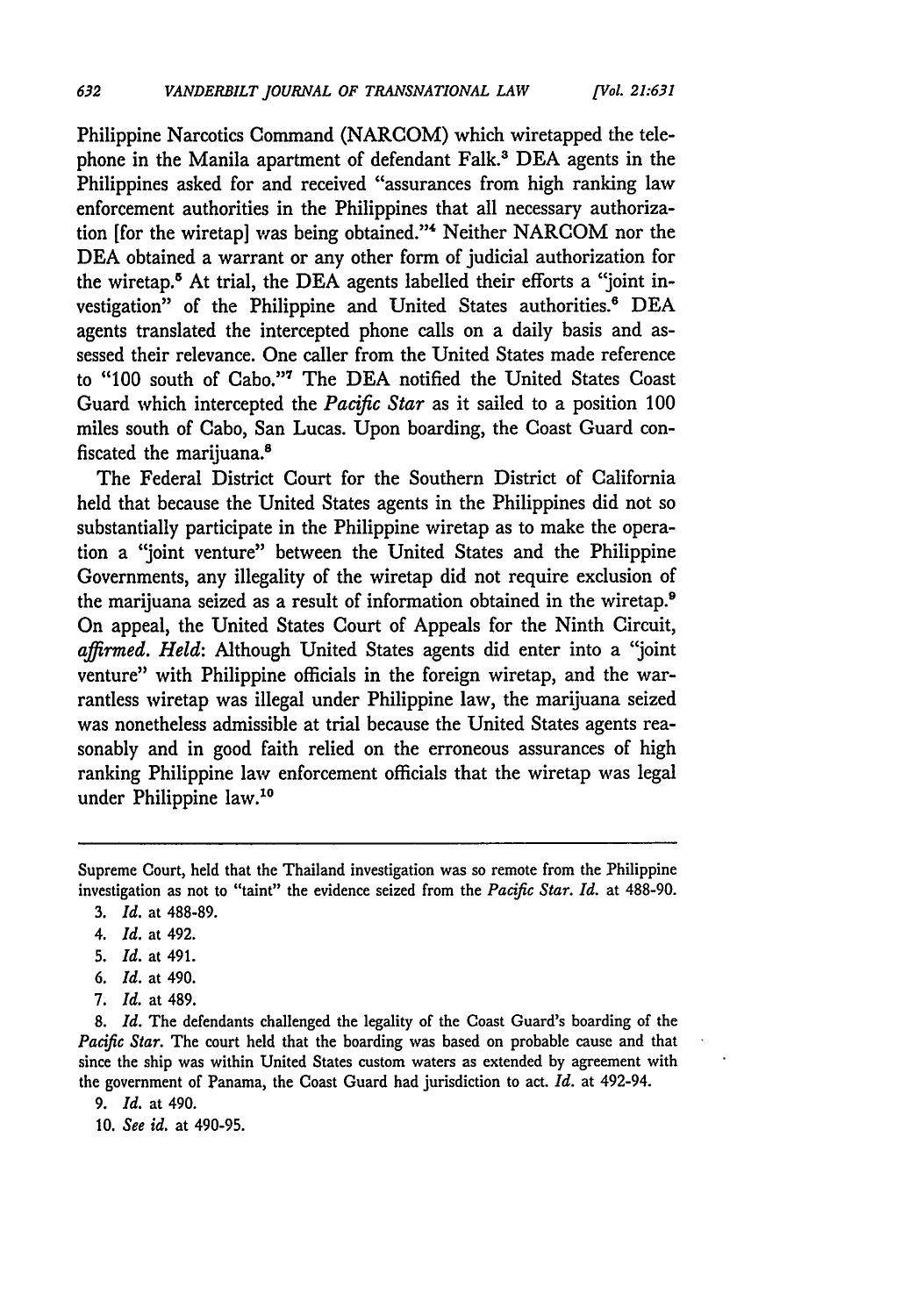#### II. **LEGAL BACKGROUND**

## *A. The Fourth Amendment Exclusionary Rule in the Context of Foreign Searches*

The exclusionary rule requires the suppression of evidence that agents of United States Government seize abroad in violation of the fourth amendment to the United States Constitution.<sup>11</sup> In contrast, the exclusionary rule does not generally apply to overseas operations conducted by agents of a foreign country, even though the operation would violate the fourth amendment if conducted by United States officials.12 This dichotomy is the result of a judicial realization that the exclusion of evidence seized by foreign police in violation of the United States Constitution and presented on a "silver platter"<sup>13</sup> to United States law enforcement officials cannot be expected to deter foreign police from violating United States law. The primary justification for excluding illegally seized evidence, is deterrence of unlawful police conduct.<sup>14</sup> Because excluding evidence seized by foreign officials would not further this goal, United States courts have not applied the exclusionary rule to such evidence.<sup>15</sup>

There are two widely recognized exceptions to the general rule that foreign searches conducted by foreign police are not subject to the exclusionary rule in United States courts.<sup>16</sup> First, courts may exclude evidence

12. *See, e.g.,* United States v. Mount, 757 F.2d 1315, 1317 (D.C. Cir. 1985); United States v. Delaplane, 778 F.2d 570, 573 (10th Cir. 1985), *cert. denied,* 107 S. Ct. 104 (1986); Note, *Evidence Seized in Foreign Searches: When Does the Fourth Amendment Exclusionary Rule Apply?,* 25 WM. & **MARY** L. REv. 161, 165 (1983).

13. The term "silver platter" arose in cases that construed the exclusionary rule to be inapplicable to evidence seized by state government agents and introduced in federal courts if the federal government did not participate in the challenged search. The "silver platter" doctrine was overruled in Elkins v. United States, 364 U.S. 206 (1960). *See generally* Note, *The New International "Silver Platter" Doctrine: Admissibility in Federal Courts of Evidence Illegally Obtained by Foreign Officers in a Foreign Country.* 2 N.Y.U. J. **INT'L** L. & POL. 280 (1969).

14. Stone v. Powell, 428 U.S. 465, 486 (1976); United States v. Janis, 428 U.S. 433, 446 (1976); United States v. Calandra, 414 U.S. 338 (1974). *Accord Mount,* 757 F.2d at 1317.

15. *Mount,* 757 F.2d at 1317-18; Stonehill v. United States, 405 F.2d 738, 743 (9th Cir. 1968), *cert. denied,* 395 U.S. 960 (1969).

16. *See, e.g.,* United States v. Rosenthal, 793 F.2d 1214, 1230-31 (11th Cir. 1986), *modified in part,* 801 F.2d 378 (11th Cir. 1986), *cert. denied,* 107 **S.** Ct. 1377 (1987); United States v. Hensel, 699 F.2d 18, 25 (1st Cir. 1983), *cert. denied,* 461 U.S. 958

<sup>11.</sup> Powell v. Zuckert, 366 F.2d 634 (D.C. Cir. 1966); United States v. Jordan, 23 C.M.A. 525, 1 M.J. 145 (1975), *modified,* 1 M.J. 334 (1976); see Note, *The Applicability of the Exclusionary Rule in Federal Court to Evidence Seized and Confessions Obtained in Foreign Countries,* 16 **COLUM.** J. **TRANSNAT'L** L. 495, 495 (1977).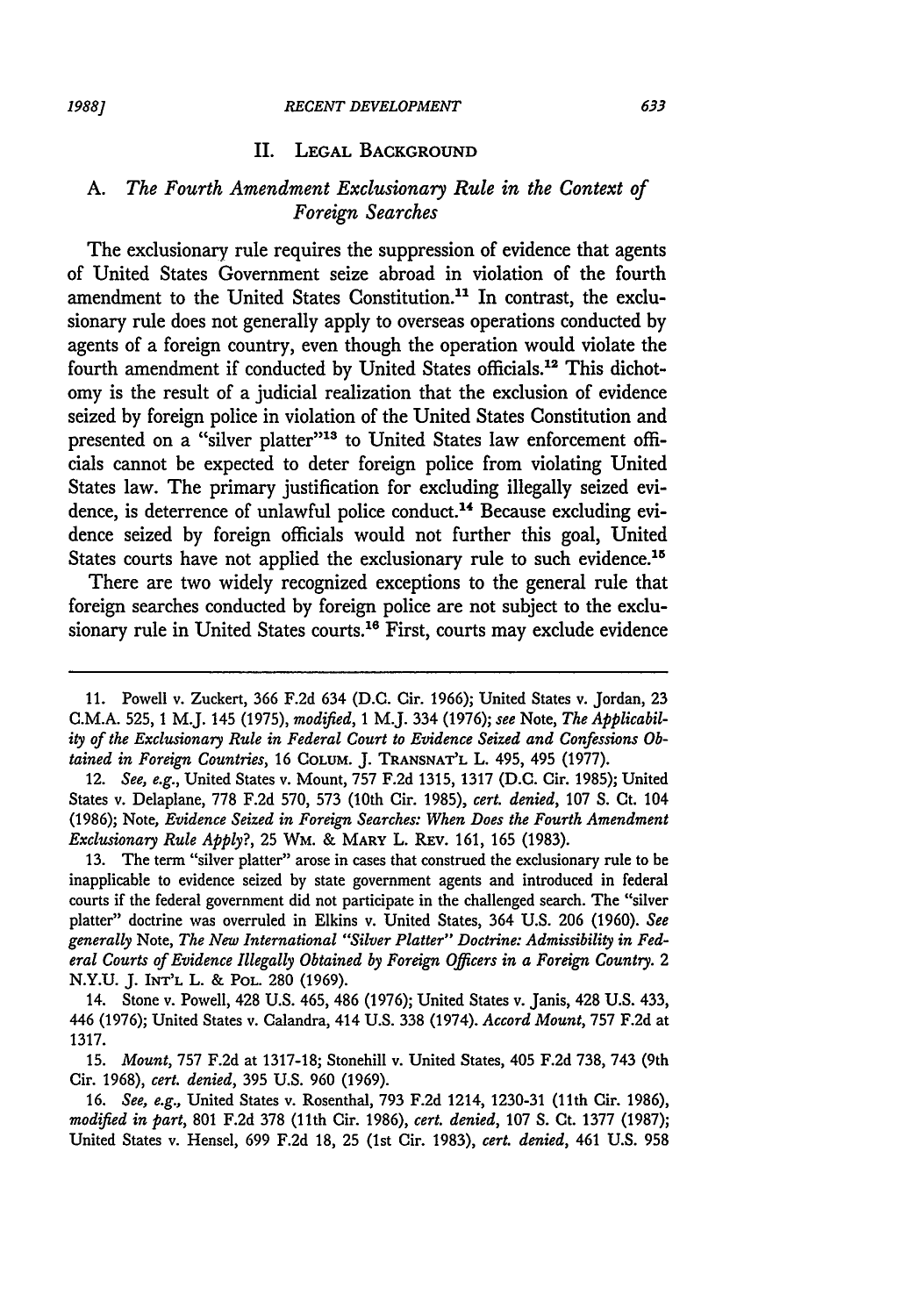seized by foreign police if the manner in which the foreign police conducted the search or seizure was so outrageous as to shock the conscience of the court.<sup>17</sup> Although many courts have posited such an exception, no court has ever suppressed tangible evidence seized by foreign police on the ground of shocking police conduct.<sup>18</sup> Second, courts may suppress evidence that is uncovered by an illegal foreign search in which United States agents significantly participated.19 The leading case on what constitutes significant United States participation in a search is *United States v. Stonehill.20* In that case, the United States Court of Appeals for the Ninth Circuit held that the fourth amendment and its attendant exclusionary rule applied foreign searches conducted with United States participation only if "Federal agents so substantially participated in the raids so as to convert them into joint ventures between the United States and the foreign officials."<sup>21</sup>

There are only two cases in which courts have found the participation of United States officials to be significant enough to activate the exclusionary rule.<sup>22</sup> The question of whether courts should apply United

**(1983).**

**17.** *See* Birdsell v. United States, 346 **F.2d** 775, **782** n.10 (5th Cir. **1965),** *cert. denied,* **382 U.S. 963 (1965);** *see, e.g., Rosenthal,* **793 F.2d** at **1230-31;** United States v. Rose, **570 F.2d 1358, 1362** (9th Cir. **1978).** Rochin v. California, 342 **U.S.** 165, **172 (1952),** first enunciated the doctrine that evidence seized **by** police conduct that was **so** outrageous as to be shocking to the judicial conscience should be excluded at trial. *Birdsell* first extended the shocking conduct rule to foreign searches. 346 **F.2d** at **782** n.10. Excluding evidence obtained through shocking conduct has two justifications: **(1)** maintaining judicial integrity and (2) ensuring the reliability of evidence. These two justifications, however, do not argue for having a shocking conduct exception in the context of a foreign search that produces tangible evidence. First, since foreign governments are not charged with upholding the laws of the United States, their violation of United States laws could not harm judicial integrity; and second, tangible evidence, unlike confessions or other intangible evidence, is reliable without regard to the manner in which it was seized. Note, *supra* note 12, at 167-69 (1983).

18. Best & Lerman, *Application of the Exclusionary Rule in U.S. Courts to Suppress Evidence Illegally Obtained by Foreign Officers Acting Abroad,* in A.L.I.-A.B.A. **COURSE** OF **STUDY: INTERNATIONAL CRIMINAL LAw** 71, 88-89 (1982).

**19.** *E.g., Rosenthal,* **793 F.2d** at **1231;** *Mount,* **757 F.2d** at **1318;** *Rose,* **570 F.2d** at **1362;** *Stonehill,* 405 **F.2d** at 743. *But see* United States v. Jordan, **23 C.M.A. 525, 1** M.J. 145 **(1975),** *modified, I* M.J. 334 **(1976).** In *Jordan,* the Court of Military **Ap**peals, on rehearing, held that "whenever American officials are present at the scene of a foreign search, or even though not present, provide any information or assistance, directive or request, which sets in motion, aids, or otherwise furthers the objectives of a foreign search, the search must satisfy the fourth amendment ...... **1** M.J. at **338.**

21. *Id.* at 743 (citations omitted); *accord Rose,* **570 F.2d** at **1362.**

<sup>20. 405</sup> **F.2d 738** (9th Cir. **1968),** *cert. denied,* 395 **U.S.** 906 **(1969).**

**<sup>22.</sup>** *See* Powell v. Zuckert, 366 **F.2d** 634 **(D.C.** Cir. *1966);Jordan,* **23 C.M.A. 525,**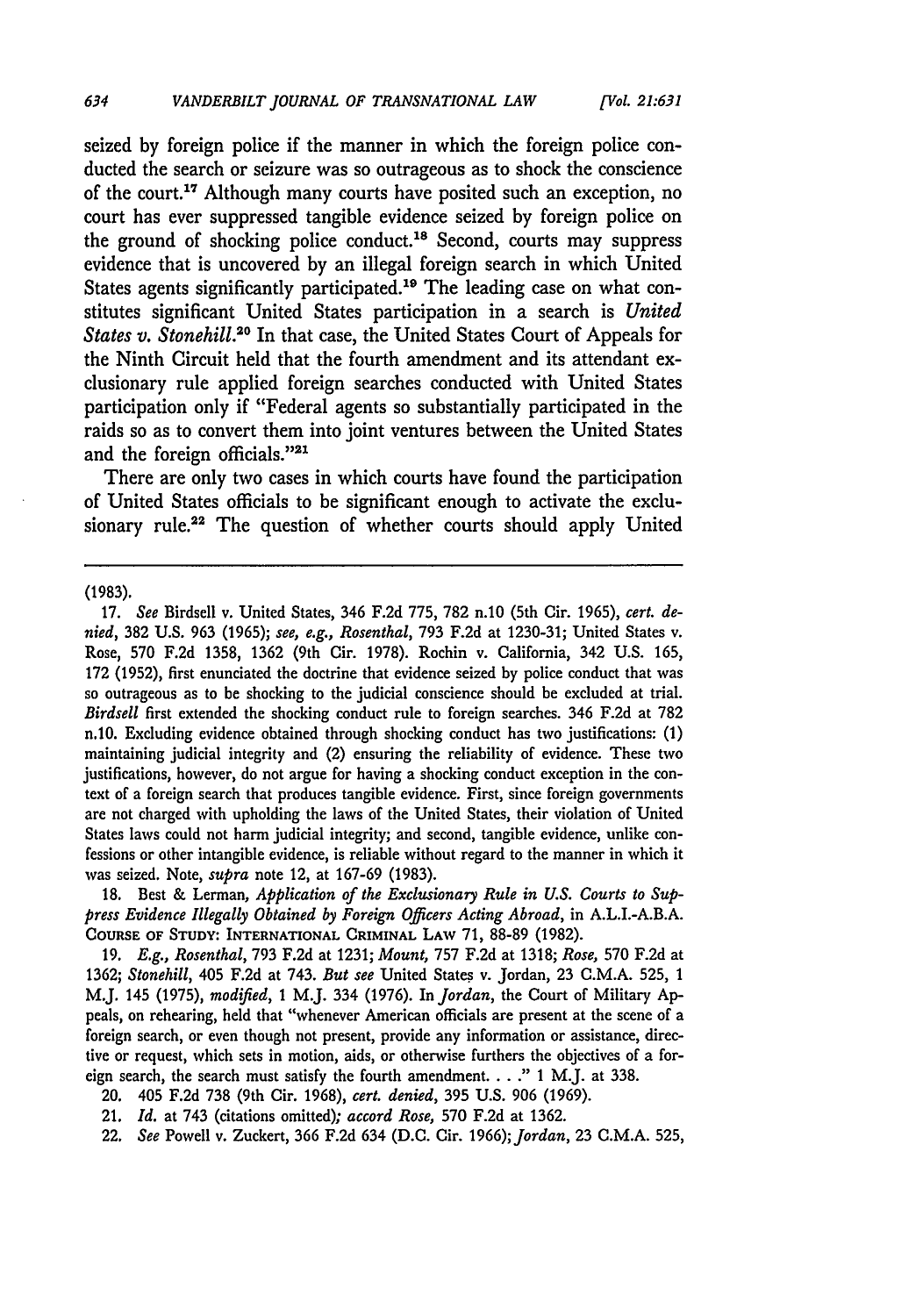States constitutional law under the fourth amendment or the law of the foreign country that was the situs of the search to judge foreign searches in which United States police significantly participated raised little discussion. Both cases assessed the validity of the foreign search against United States search and seizure law under the fourth amendment.<sup>23</sup> Courts in many of the other foreign search cases seem to assume that United States law is applicable.24

It is an established principle of constitutional law that the only powers that the United States can exercise are those which are specifically enumerated in the United States Constitution.<sup>25</sup> As the United States Supreme Court stated in **1957,** "the United States is entirely a creature of the Constitution. Its power and authority have no other source. It can only act [at home or abroad] in accordance with all the limitations imposed **by** the Constitution **...** [It] has no power except that granted **by** the Constitution."<sup>26</sup> It follows that when the United States acts abroad, the measuring stick of those acts should be the Constitution. Although some commentators have criticized this all-or-nothing approach, $27$  in

**1** M.J. 145, *modified,* **1** M.J. 334.

**23.** *Zuckert,* **366 F.2d** at *640;Jordan,* **23 C.M.A.** at **527, 1** M.J. at 149. In *Zuckert,* Japanese police, along with agents of the United States Air Force Office of Special Investigations, used a Japanese search warrant to search the defendant's home. The search warrant was held to be defective in that **it** failed to describe with sufficient particularity the items to be seized as required **by** the fourth amendment. At trial, the court excluded the evidence obtained because it held that the search was constitutionally invalid. **366 F.2d** at 639-40. In *Jordan,* British police conducted a warrantless search of defendant's home in the presence of United States officials. The court held this search to be constitutionally infirm because the defendant's consent to the warrantless search was not given voluntarily as required **by** the fourth amendment. The court therefore excluded the evidence seized in the illegal search. **23 C.M.A.** at **526, 1** M.J. at 149. *See generally* Paust, *Constitutional Limitations on Extraterritorial Federal Power: Persons, Property, Due Process, and the Seizure of Evidence Abroad* in **INTERNATIONAL CRIMINAL LAw: A GUIDE TO U.S. PRACTICE AND PROCEDURE (1987);** Saltzburg, *The Reach of the Bill of Rights Beyond the Terra Firma of the United States,* 20 **VA. J. INT'L** L. 741 **(1980).**

24. *E.g.,* Stonehill v. United States, 405 **F.2d 738** (9th Cir. **1968),** *cert. denied,* **395 U.S. 960 (1969).**

**25.** Saltzburg, *supra* note **23,** at 742.

**26.** Reid v. Covert, 354 **U.S. 1, 5-6,** 12 **(1957).** "[E]verything American officials do [at home or abroad] is governed **by,** measured against, and must be authorized **by** the United States Constitution." United States v. Tiede, Nos. 78-001, **78-001A,** slip op. at **27** (United States Court for Berlin Mar. 14, **1979),** *reprinted in* United States: Court of Berlin Decision in *United States v. Tiede and Ruske,* **19** I.L.M. **179, 192 (1980).**

**27. 1** W. **LAFAVE, SEARCH AND SEIZURE § 1.8(g),** at **218 (2d.** ed. **1987)** ("Assuming a significant degree of involvement **by** American authorities, they should not be permitted to totally disregard the Fourth Amendment, nor should they inevitably be compelled to supervise the resulting foreign law enforcement operations to the degree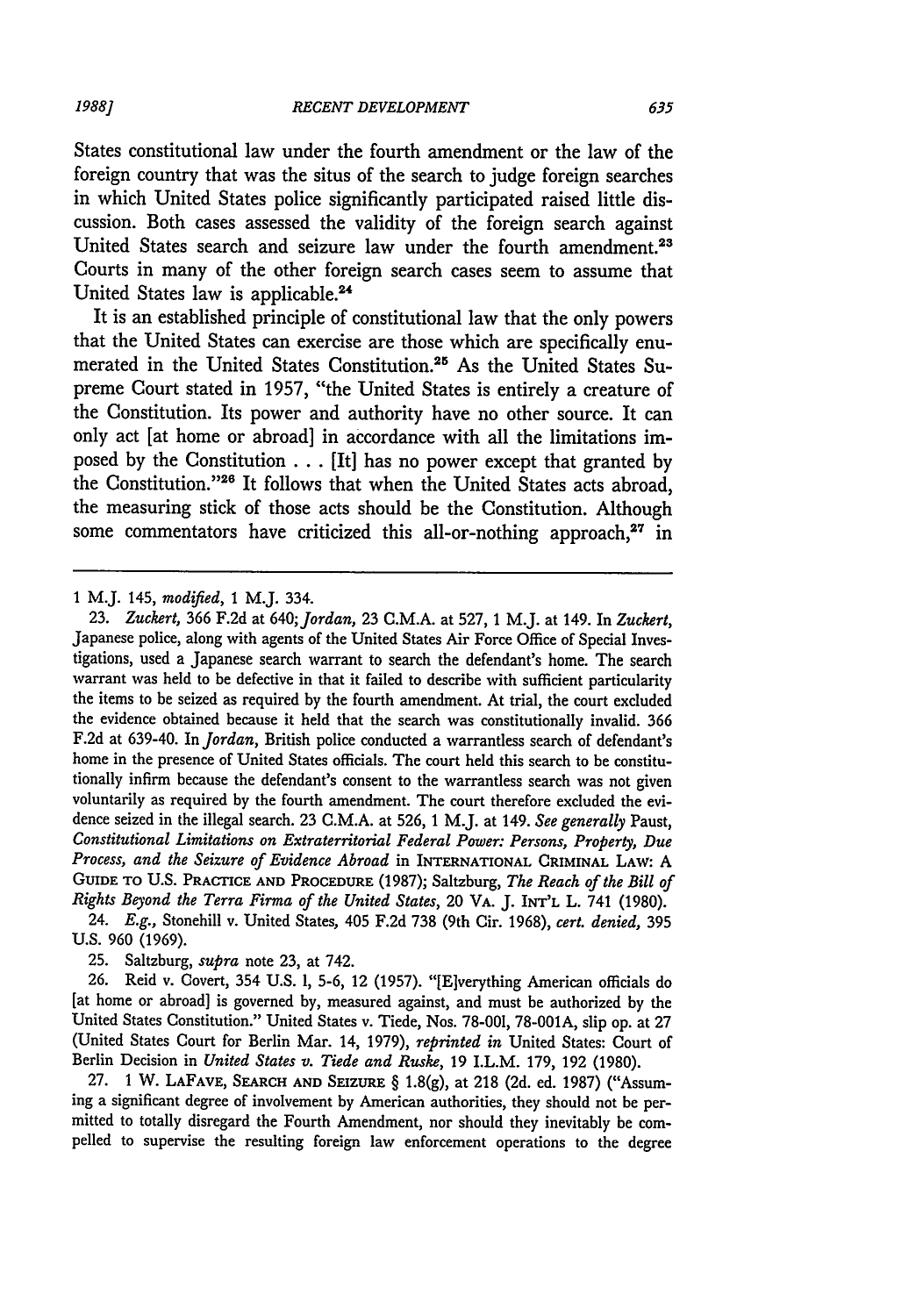practice, once a court finds a foreign search to be a "joint venture," it will judge that search against the full panoply of fourth amendment requirements.28 More practical reasons exist for applying United States fourth amendment law to test the validity of United States police practices overseas: foreign law often differs from law in the United States,<sup>29</sup> is in a foreign language, and is less well known to United States police than domestic law.30 In contrast, applying foreign search and seizure law does violence to the tenor of several recent Supreme Court decisions which stated that search and seizure law should be as clear and simple as possible so that police may be certain of what is and what is not permissible police behavior.<sup>31</sup>

The Supreme Court has consistently interpreted the fourth amendment as expressing a strong preference for enforcement officials to obtain search warrants prior to conducting any search.<sup>32</sup> The warrant requirement interposes a "neutral and detached" magistrate between the police, whose **job** is to "ferret" out crime, and the subjects of an investigation, thereby protecting individual rights from possible overzealous police in-

**30.** Fourth amendment search and seizure law with its fine distinctions may be a "quagmire," Davis v. United States, **327** F.2d **301, 302** (9th Cir. 1964), but at least that quagmire is in English.

**31.** *See, e.g.,* New York v. Belton, 453 U.S. 454, 458-60 (1981); United States v. Robinson, 414 U.S. 218, **235 (1973).**

Fourth Amendment doctrine, given force and effect **by** the exclusionary rule, is primarily intended to regulate the police in their day-to-day activities and thus ought to be expressed in terms that are readily applicable by the police in the context of the law enforcement activities in which they are necessarily engaged. A highly sophisticated set of rules, qualified **by** all sorts of ifs, ands, and buts and requiring the drawing of subtle nuances and hairline distinctions, may be the sort of heady stuff upon which the facile minds of lawyers and judges eagerly feed, but they may be 'literally impossible of application **by** the officer in the field.'

*Belton,* 453 U.S. at 458 (quoting LaFave, *"Case-by-Case Adjudication" Versus "Standardized Procedures": The Robinson Dilemma,* 1974 Sup. **CT.** REV. **127,** 141 (quoting United States v. Robinson, 471 F.2d 1082, 1122 (D.C. Cir. 1972) (Wilkey, J., dissenting))).

32. "[T]he police must, whenever practicable, obtain advance judicial approval of searches and seizures through the warrant procedure. . . **."** Terry v. Ohio, 392 U.S. 1, 20 (1968) (citations omitted); *see also* United States v. Ventresca, 380 U.S. 102 (1965).

necessary to ensure that all procedures subsequently undertaken fit the American mold.") **28.** Powell v. Zuckert, **366 F.2d** 634, 640 **(D.C.** Cir. **1966);** United States v. Jordan,

**<sup>23</sup>** C.M.A. **525, 527,** 1 M.J. 145, 149 **(1975),** *modified,* **1** M.J. 334 (1976).

**<sup>29.</sup>** Note, *supra* note **13,** at **310-11.** Search and seizure law varies from one nation to another. For example, in Germany, a suspect's dwelling may be searched on the basis of suspicion alone. In France, a suspect's dwelling may be searched without a warrant when a felony has been discovered during the very act or has just been committed. *Id.* at **310.**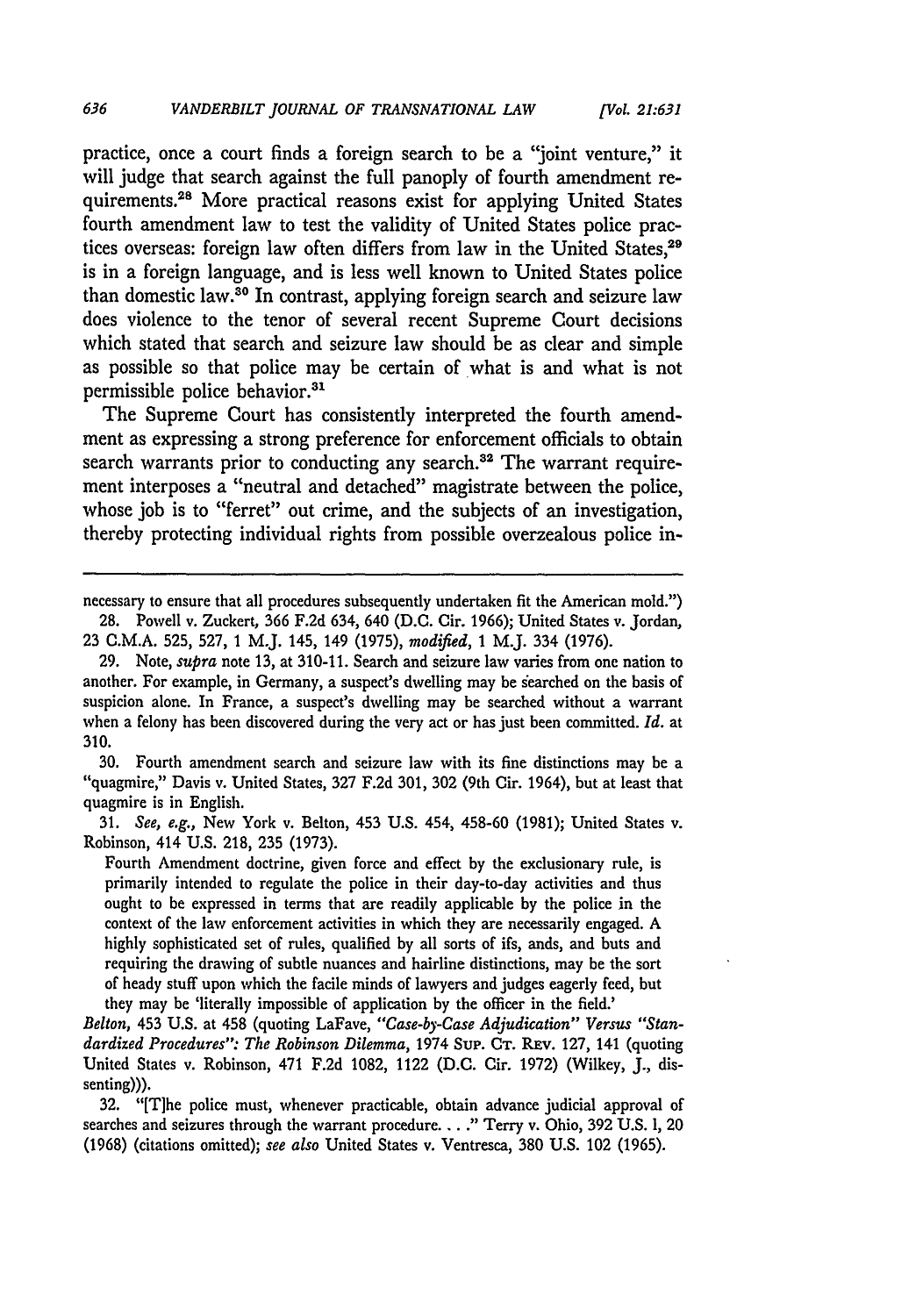vestigation.33 The warrant requirement, however, is not absolute and is excused under exigent circumstances when itwould be unduly burdensome to require advance judicial authorizations.<sup>34</sup> No exception to the warrant requirement exists for foreign searches even though a foreign country that is the situs of a search may have no law that provides for "warrant procedure."<sup>35</sup> One commentator has argued that some foreign searches should be similarly excused from the warrant requirement because "[i]t would be unduly burdensome and time-consuming to require the transmission of information to a U.S. magistrate before permitting search or questioning abroad,"<sup>36</sup> but that a warrant requirement should continue to exist for very intrusive searches, such as wiretappings.<sup>37</sup> Presently, the federal system recognizes warrants that are based on sworn oral testimony communicated over the telephone by police to United States magistrates.<sup>38</sup> Thus, for intrusive searches requiring a warrant, United States police in a foreign country could telephone a United States magistrate in order to acquire prior judicial authorization for the proposed search.

## *B. The Good Faith Exception to the Exclusionary Rule*

In *United States v. Leon,39* the Supreme Court held that evidence seized pursuant to a facially valid search warrant, which was later found to have been invalid, would not be excluded from trial if the police reasonably and in good faith relied on the validity of the warrant. The Court's rationale was that police reliance on a warrant is reasonable in

- 36. Saltzburg, *supra* note 23, at 762-63.
- 37. *Id.* at 763 n.116.

<sup>33.</sup> United States v. Leon, 468 U.S. 897, 913-14 (1984); United States v. Chadwick, 433 U.S. 1, 9 (1977); Johnson v. United States, 333 U.S. 10, 14 (1948). *See generally* Saltzburg, *supra* note 23, at 743-45.

<sup>34.</sup> **A** few of the types of searches and seizures that are excused from the warrant requirement include: seizures of evidence made in plain view, Coolidge v. New Hampshire, 403 U.S. 443 (1971); searches incident to a valid arrest, Chimel v. California, **395** U.S. **752** (1969); and searches while in hot pursuit of a suspect, Warden v. Hayden, 387 U.S. 294 (1967).

**<sup>35.</sup>** *See* Note, *supra* note 13, at 311.

<sup>38.</sup> **FED.** R. **CRIM.** P. 41(c)(2). To obtain a telephone search warrant, a police officer communicates the information upon which the search warrant is requested. If the magistrate believes that a search warrant should issue, he or she authorizes the police officer to prepare a duplicate warrant which is judicial authorization for the requested search. The telephone transaction must be recorded and transcribed. *See generally* 2 W. **LAFAVE,** *supra* note 27, § 4.3(c), at 174-77.

<sup>39. 468</sup> U.S. 897 (1984).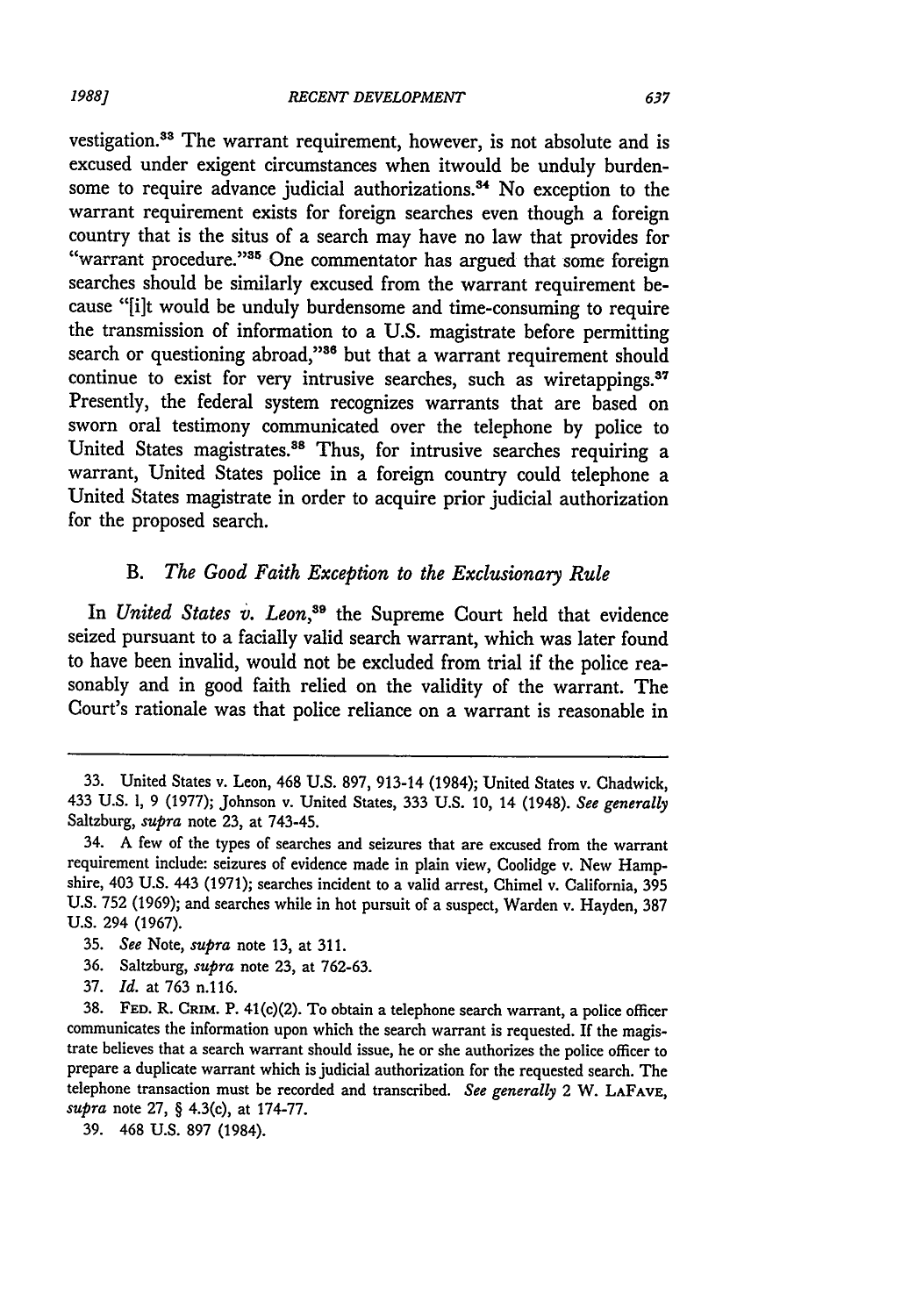most circumstances;<sup>40</sup> therefore, exclusion of the evidence would have little or no deterrent effect on the subsequent actions of police officers.4" **A** facially valid warrant will not trigger the *Leon* good faith exception **if:** (1) the warrant was issued **by** a magistrate who had abandoned the "neutral and detached" role as an intermediary between police and citizens;42 (2) the warrant was "so lacking in indicia of probable cause as to render official belief in its existence entirely unreasonable;"<sup>43</sup> (3) the warrant was facially deficient to a reasonably well-trained police officer;4' or (4) the issuing magistrate was misled **by** recklessly false statements made by the procuring police officer.<sup>45</sup> The underlying requirement is that police reliance on the validity of the warrant be reasonable.<sup>46</sup> Thus, in order to gain the benefit of the *Leon* exception to the exclusionary rule, police must have reasonable knowledge of what the law provides.'7 Purposeful ignorance of the law is not reasonable as reasonableness is "inconsistent with closing one's mind to the possibility of illegality."<sup>48</sup>

In the companion case of *Massachusetts v. Sheppard,49* the United States Supreme Court held that evidence was admissible from a search conducted pursuant to a warrant that did not particularly describe the items to be seized as required **by** the fourth amendment because police reliance on the warrant was objectively reasonable. In *Sheppard,* the police sought a warrant that authorized them to search for evidence concerning a homicide. The only warrant form that the officer had available was one for a drug search. The officer told the issuing magistrate of his predicament and requested modification of the warrant form to allow for the search for homicide evidence. The magistrate agreed to change the form in the manner requested **by** the officer, but neglected to make the

47. *Id.* at 919 n.20.

<sup>40.</sup> *Id.* at **922.**

*<sup>41.</sup> See id.*

<sup>42.</sup> *See id.* at 923. When a magistrate abandons his or her neutrality and becomes an adjunct of the police, a determination that sufficient probable cause exists for issuing a warrant is made from a biased position and "no reasonably well-trained [police] officer" would rely on the accuracy of that determination. *Id.*

<sup>43.</sup> *Id.* (quoting Brown v. Illinois, 422 U.S. 590, 611 (1975) (Powell, J., concurring in part)).

<sup>44.</sup> *Id.* The *Leon* Court gives the example of a warrant that obviously fails to particularize the place to be searched or the items to be seized. *Id.*

<sup>45.</sup> *Id.*

<sup>46.</sup> *See id.* at 924.

<sup>48.</sup> *Id.* at 920 n.20 (quoting Israel, *Criminal Procedure, the Burger Court, and the Legacy of the Warren Court,* 75 MICH. L. REv. 1319, 1413 (1977)).

<sup>49. 468</sup> U.S. **981** (1984).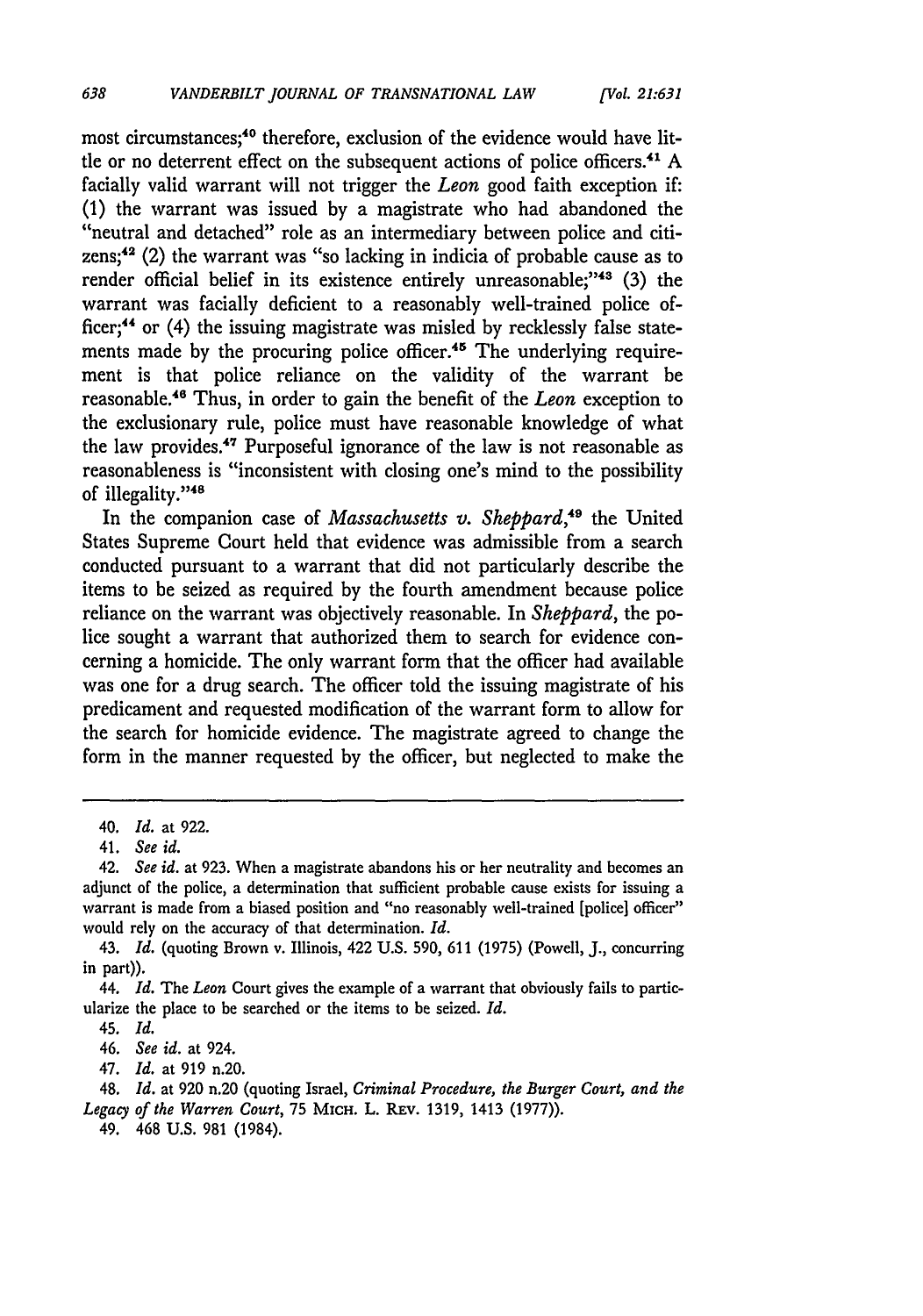requisite changes.50 The Supreme Judicial Court of Massachusetts excluded the evidence, holding that the police officer did act in good faith but that the United States Supreme Court had not recognized a good faith exception to the exclusionary rule.<sup>51</sup> The United States Supreme Court reversed, holding that the evidence was admissible under the newly announced good faith exception to the exclusionary rule. The Court "refuse[d] to rule that an officer is required to disbelieve a judge who has just advised him, by word and by action, that the warrant he possesses authorizes him to conduct the search he has requested."52 The Court found that the officer's reliance was objectively reasonable.<sup>53</sup>

Like *Leon, Sheppard* involved reasonable police reliance on authorization to search given by a neutral and detached magistrate. By its terms, the *Leon* exception is only applicable to searches that are given advance judicial authorization, upon which law enforcement officials reasonably relied constitutionally valid. Commentators reject the application of *Leon* in warrantless searches.<sup>54</sup> Application of the good faith exception to warrantless searches would remove the safeguard of independent review by a neutral and detached magistrate.<sup>55</sup> A police officer would make the initial determination whether a search is valid.<sup>56</sup> Therefore, no court has placed warrantless searches under the rubric of *Leon.5 "*

### III. **INSTANT** OPINION

#### *A. The Applicability of the Fourth Amendment*

The Instant Opinion, written by Judge Kennedy, first considered whether United States participation in the search was substantial enough to trigger exclusionary rule analysis.<sup>58</sup> The relevant standard was taken from the earlier Ninth Circuit decision in *Stonehill v. United States:5 "* United States participation in the wiretap must have been so substantial

<sup>50.</sup> *Id.* at 984-87.

<sup>51.</sup> *Id.* at 987.

<sup>52.</sup> *Id.* at 989-90.

<sup>53.</sup> *Id.* at 988.

<sup>54. 1</sup> W. **LAFAVE,** *supra* note 27, § 1.3(g), at 78; *cf. The Supreme Court, 1983 Term-Leading Cases,* 98 HARV. L. REv. 87, 109, 115 (1984) [hereinafter *Supreme Court].*

<sup>55.</sup> *Supreme Court, supra* note 53, at 115.

<sup>56.</sup> *Id.* at 116.

<sup>57.</sup> *See, e.g.,* United States v. Whiting, 781 F.2d 692, 698 (9th Cir. 1986); United States v. Morgan, 743 F. Supp. 1158, 1165 (6th Cir. 1984), *cert. denied,* 471 U.S. 1001 (1985).

<sup>58.</sup> United States v. Peterson, **812** F.2d 486, 490 (9th Cir. 1987).

<sup>59. 405</sup> F.2d 738, 743 (9th Cir. 1968), *cert. denied,* 395 U.S. 960 (1969).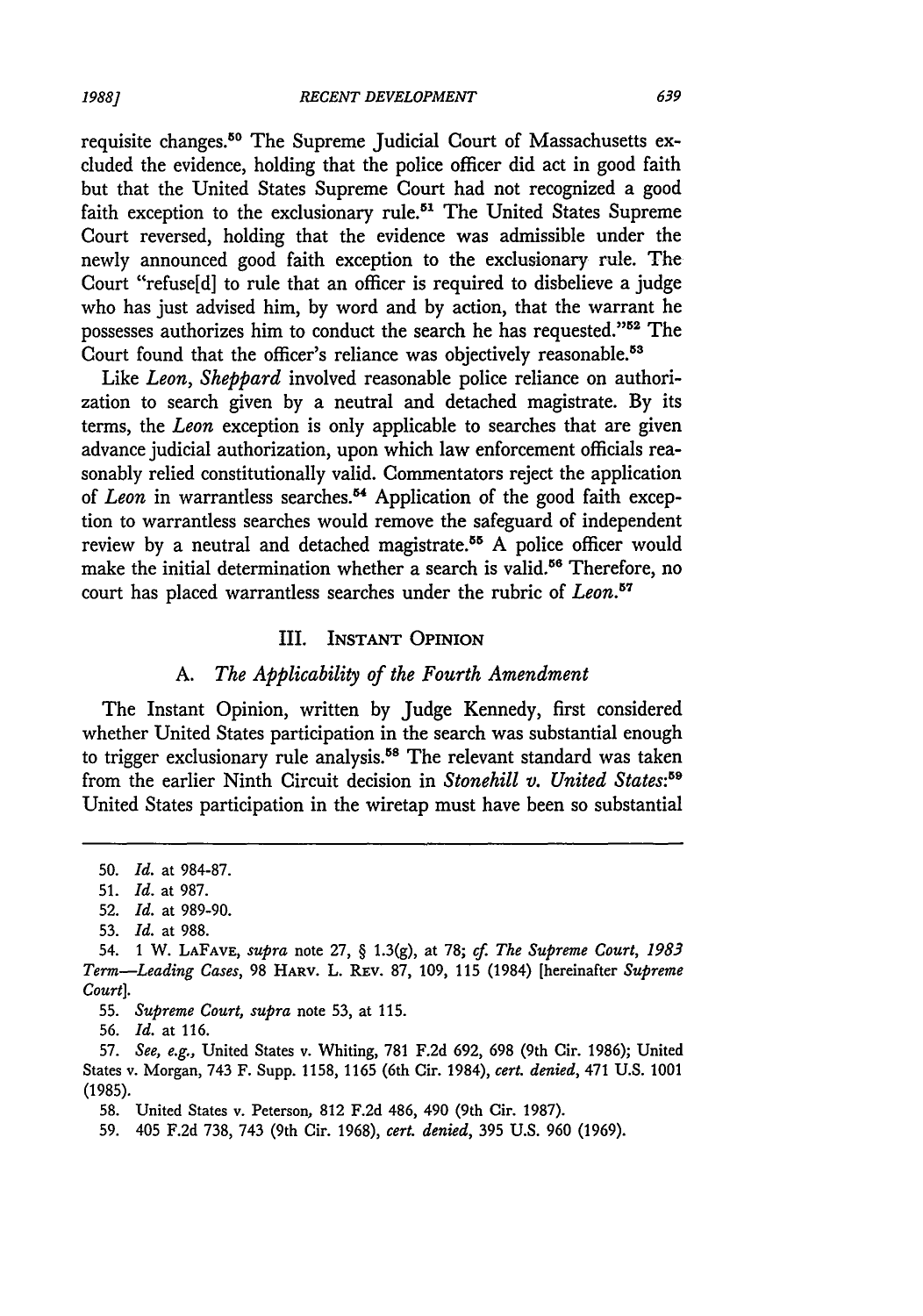that it constituted a joint venture between the United States and the Philippine Governments.<sup>60</sup> Disagreeing with the lower court, the court of appeals held that United States involvement was sufficiently substantial as to constitute a joint venture. The court noted that United States DEA agents involved in the wiretap termed the police surveillance a "joint investigation" between themselves and the Philippine police.<sup>61</sup> The court further emphasized that the **DEA** agents were involved on a daily basis in translating the intercepted telephone messages and advising the Philippine police as to their relevancy.62 The **DEA** agents in the Philippines "treated the affair as one in which the marijuana was destined for the United States, and so assumed a substantial role in the case."<sup>83</sup>

The court then held that Philippine search and seizure law "must be consulted at the outset as part of the determination whether or not the search was reasonable" and, therefore, in compliance with the fourth amendment to the United States Constitution.<sup>64</sup> Although conceding that Philippine law on the validity of warrantless wiretaps of the telephones of suspected drug smugglers was unclear<sup>65</sup> and that no Philippine court had ruled on the question,<sup>66</sup> the *Peterson* court construed the Philippine Constitution to prohibit warrantless wiretaps unless the public safety was threatened, and that "a discrete transaction to distribute drugs outside the Philippines" was not a threat to the public safety.<sup>67</sup> Therefore, the court found that the warrantless wiretap of the Manilla apartment was in violation of the Philippine Constitution, and, consequently in violation of the fourth amendment to the United States Constitution.<sup>68</sup>

**63.** *Id.*

*65. See id.* at 490.

66. *Id.* at 491.

*67. Id.* at 491. A key factor for the *Peterson* court was the "long history [of the Philippine courts] of construing their constitution in favor of individual liberties." *Id.* **68.** *See id.*

**<sup>60.</sup>** *Peterson,* 812 F.2d at 490.

**<sup>61.</sup>** *Id.*

**<sup>62.</sup>** *Id.*

<sup>64.</sup> *Id.* The court noted that the determination of the legality or illegality of the wiretap under Philippine law played only a part in determining whether the wiretap was reasonable under the fourth amendment. However, the status of the wiretap under Philippine law was the only aspect of the reasonableness of the wiretap addressed by the court. *Id.* at 490-91. The court later asserted that the local law of **the** Philippines "governs" whether the search is a reasonable one under the fourth amendment. *Id.* at 491.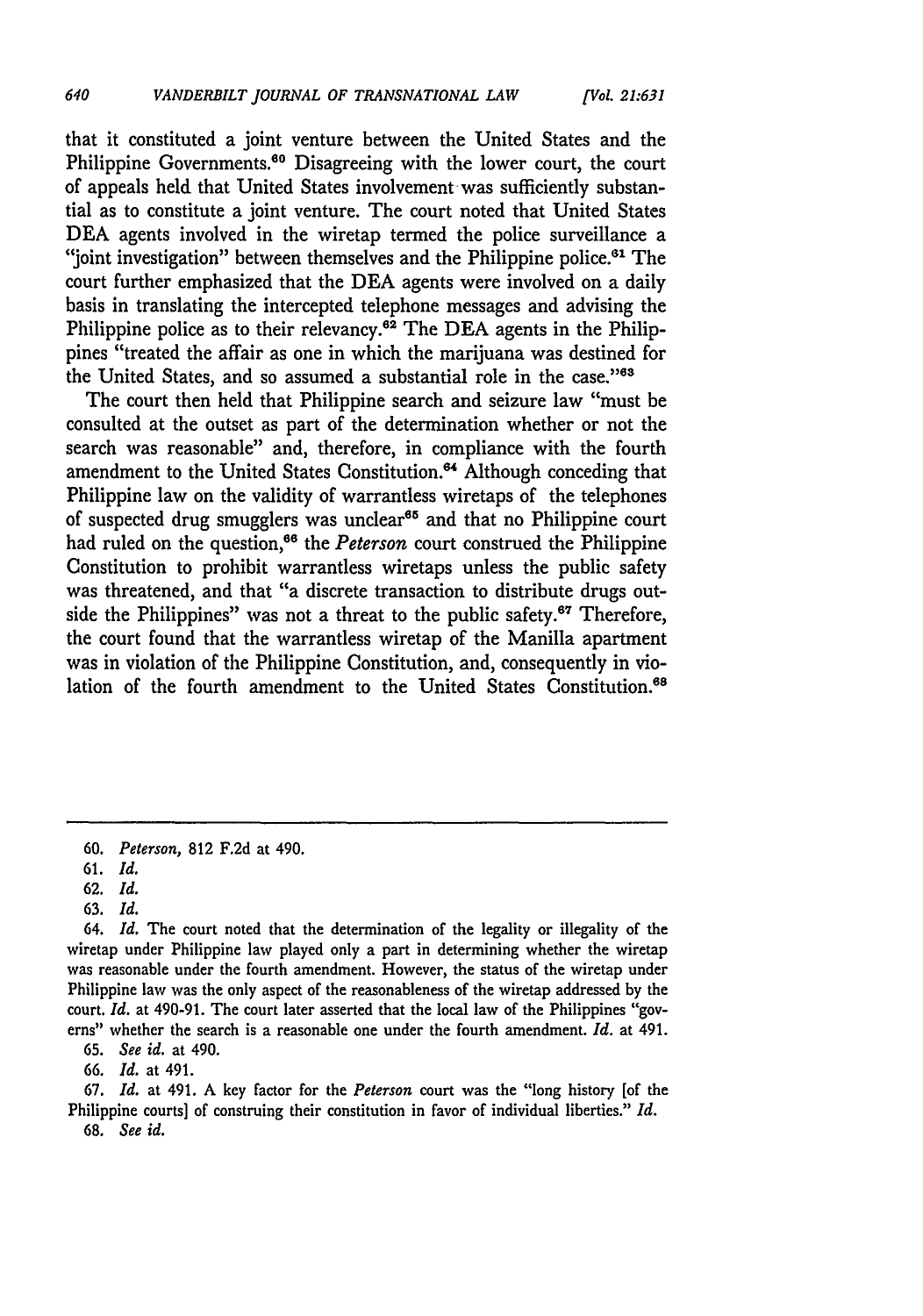*1988]*

### *B. Extension of the Good Faith Exception to the Exclusionary Rule*

Having found the warrantless wiretap to be unconstitutional, the court next determined whether the marijuana should be excluded from trial as fruit of the unconstitutional wiretap. 9 Here the court applied the *Leon* exception to the exclusionary rule to allow admission of the evidence.<sup>70</sup> While recognizing that the *Leon* good faith exception to the exclusionary rule literally applied only to objectively reasonable police reliance on a facially valid warrant.<sup>71</sup> the court cited *Sheppard* to hold that the *Leon* reasoning applies to a foreign search in a foreign land when United States police reasonably rely on the oral assertions of foreign police that the search complied with foreign law.72 The court reasoned that in a foreign country, United States police are at a disadvantage in judging the requirements of foreign law. The court concluded that "[hiolding them to a strict liability standard for failings of their foreign associates would be even more incongruous than holding law enforcement officials to a strict liability standard as to the adequacy of domestic warrants.""3 The reliance of the DEA agents on the "assurances of high ranking law enforcement authorities in the Philippines" that the wiretap complied with the "less than completely clear" Philippine search and seizure law was objectively reasonable in light of the "exigencies" of foreign searches<sup>74</sup> and, therefore, the marijuana, product of the unlawful warrantless wiretap, was properly admissible into evidence.<sup>75</sup>

### IV. **COMMENT**

The *Peterson* court ignored two established precedents in holding that evidence seized in a foreign search in which United States agents substantially participated was admissible. First, the court rejected the prevailing view that the United States Constitution is the law against which United States actions abroad are to be judged and, instead, adopted the law of the country where the search was conducted as the benchmark.<sup>76</sup> Second, the court extended the good faith exception to foreign searches

74. *Id.*

<sup>69.</sup> *Id.* at 491-92.

<sup>70.</sup> *Id.* "Although local law of the Philippines governs whether the search was reasonable, our law governs whether illegally obtained evidence should be excluded. . **.** *Id.* at 491.

<sup>71.</sup> *Id.* at 492.

<sup>72.</sup> *Id.*

<sup>73.</sup> *Id.*

<sup>75.</sup> *Id.*

<sup>76.</sup> *Id.* at 491; see supra notes 23-31 and accompanying text.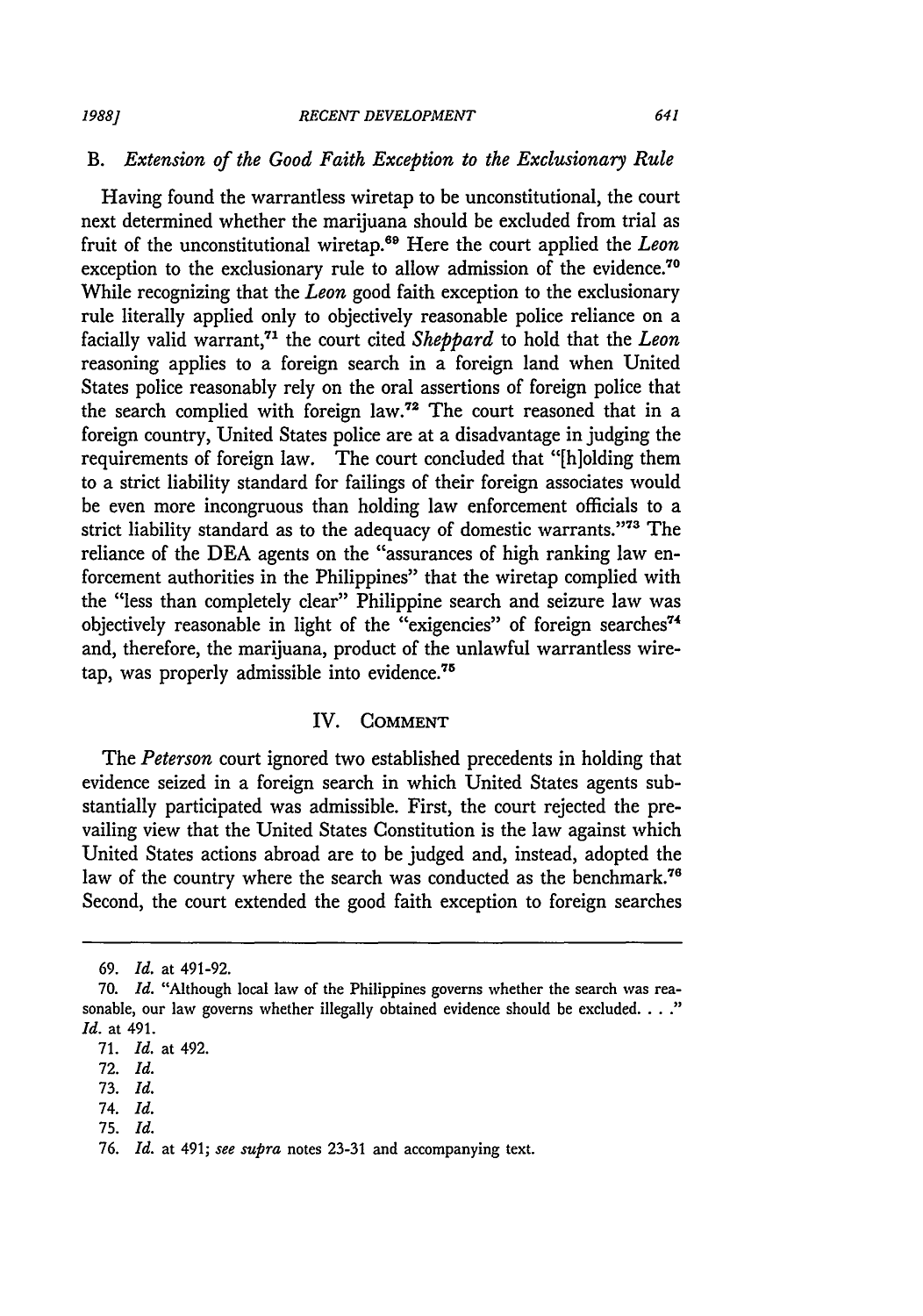that are conducted without prior judicial authorization in contravention of the plain language of *Leon* and *Sheppard."*

Aside from the disregard of the applicability of the Bill of Rights to United States actions beyond the shores of the United States, the court's adoption of foreign law as the standard against which overseas United States actions are to be judged suffers from another infirmity: United States police, operating in a foreign nation where a foreign language is used, cannot reasonably be expected to understand that nation's search and seizure law. The United States Supreme Court, in its recent fourth amendment opinions, has sought to furnish police with "bright line" rulings that clearly demarcate permissible and impermissible police behavior **. <sup>7</sup>**The *Peterson* court's adoption of foreign law, in contrast, makes police ignorance of the limits to their power almost inevitable. Indeed, police will be motivated to remain ignorant of search and seizure law. Police ignorance of the limits of their power will lead, in turn, either to police paralysis or to more frequent infringement upon individual rights.

Both *Leon* and *Sheppard* as well as their progeny have limited the good faith exception to objectively reasonable police reliance on prior judicial authorization.<sup>79</sup> Such authorization acts, at least theoretically, as a check against the overzealous actions of police who, in the process of ferreting out crime, may trample individual rights. To curb the functional inclination of police to stop crime at all costs, the independent and neutral magistrate rules on the validity of searches at a preliminary warrant hearing. The **DEA** agents in the Philippines obtained no such prior judicial authorization; instead, they relied on the assurances of Philippine law enforcement officials that the wiretap was valid. Philippine law enforcement officials, like United States law enforcement officials, are naturally more concerned with stopping crime than with safeguarding privacy rights.<sup>80</sup> The lack of a warrant, or any form of judicial authorization, should have foreclosed the *Leon* exception to the exclusionary rule.

However, United States agents operating overseas cannot be expected to obtain prior judicial search authorization in the usual domestic manner. It is indisputable that most foreign countries do not have the United States system of magistrates who decide whether a search is valid.<sup>81</sup> A better solution for meeting the exigencies of the foreign search would be

<sup>77.</sup> *See supra* notes 39-53.

<sup>78.</sup> *See supra* note **31** and accompanying text.

*<sup>79.</sup> See supra* notes 39-57 and accompanying text.

<sup>80.</sup> *See* supra note 33 and accompanying text.

**<sup>81.</sup>** *See supra* note **35** and accompanying text.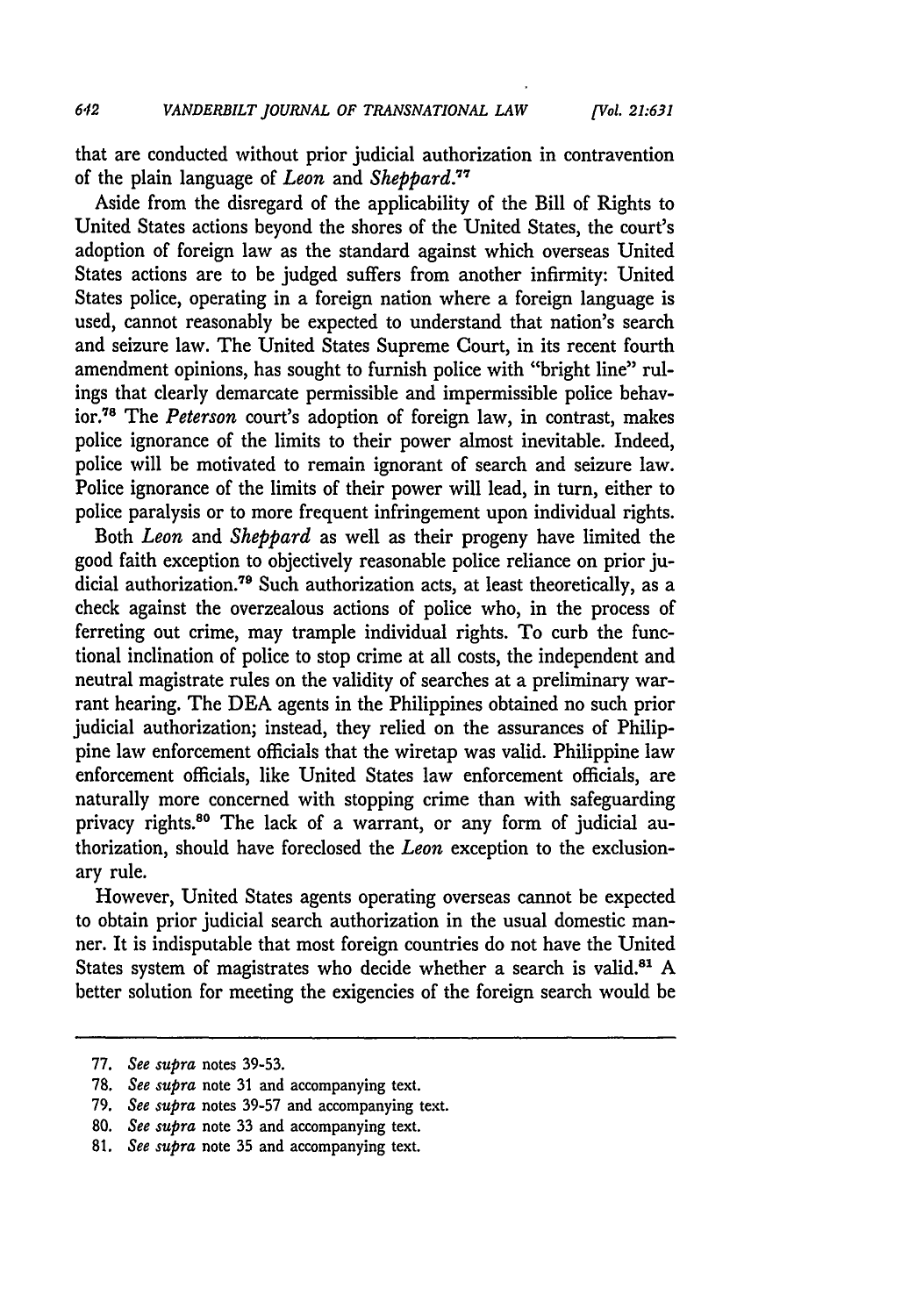to craft an exception to the warrant requirement for foreign searches. Crafting such an exception would meet the exigencies inherent in the foreign search situation without applying foreign law and unduly stretching the *Leon* good faith exception. This exception for foreign searches could be justified on the ground common to most exceptions to the warrant requirement: police carrying out a search in a foreign land are not in a position to obtain a warrant.<sup>82</sup> In the rare searches that are so intrusive as to require prior judicial authorization, such as wiretaps that may intrude upon everything that a person says over a telephone for a long period of time, United States police could easily satisfy the warrant requirement by obtaining a telephone warrant from a United States magistrate.<sup>83</sup>

*Jonathan Jay Cheatwood*

**83.** *See supra* note 38 and accompanying text.

<sup>82.</sup> *See supra* notes 35-36 and accompanying text.